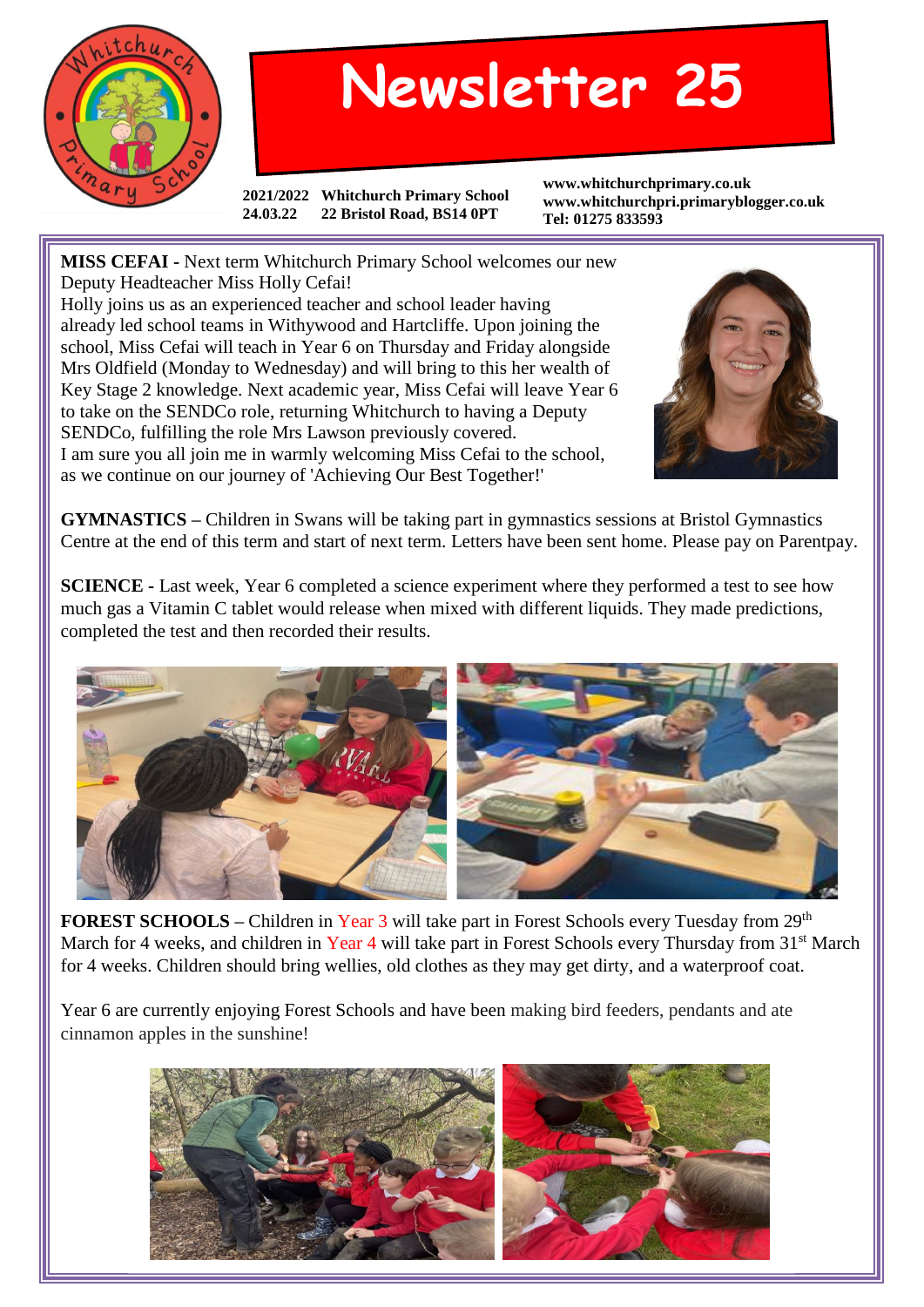WHAT A WEEK OF ADVENTURE! All of the children have enjoyed a full week of adventure starting with street dance on Monday, climbing wall on Tuesday, yoga on Wednesday, forest schools with our usual swim and gym on Thursday, and finally our tobogganing session at Mendip Activity Centre tomorrow. Here are some photos from the week…